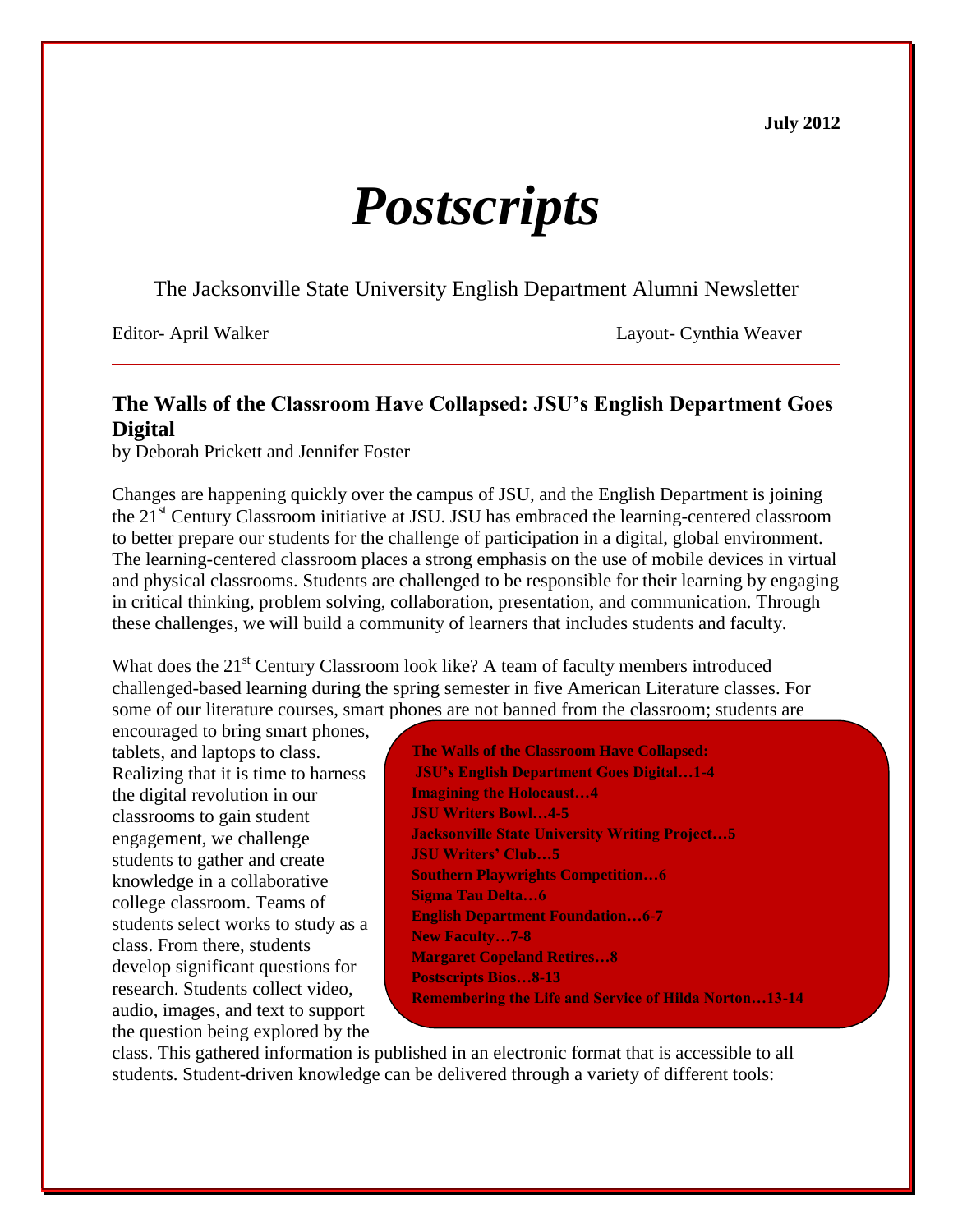electronic journals, multi-media blogs, wikis, social networking communities, or video journals. This is a personal and collaborative experience.

The faculty member's role shifts significantly in this type of learning environment. Faculty members provide structure, support, and tools for student use. In addition, assessment is a collaborative activity; students determine how the published information will be assessed in collaboration with each faculty member. A rubric is developed using the assessment criteria developed with students. This is, sometimes, a difficult shift for the faculty member as well as the student. Faculty members must resist the temptation to enter the classroom conversation too early. Students and faculty work together in a collaborative setting to create knowledge. Collaboration does not stop inside the classroom; the faculty members on this team collaborated throughout the semester to determine the best practices of challenge-based learning. With this collaborative learning, the team will make changes to strengthen the next challenge-based classes. It is significant that the faculty members and students are learning from each other in a collaborative environment that closely reveals the demands of the professional work place in the  $21<sup>st</sup>$  Century.

In addition to the introduction to challenge-based learning in American Literature classes, the English department has also started to offer hybrid courses. What does the hybrid class format embrace? While our department has been offering online classes for many years, the hybrid class is a new format for instruction. The department offered five hybrid courses in the fall of 2011 and expanded the number of sections in the spring of 2012. A hybrid class is structured to force students to be responsible for their own learning as only a portion of the class hours are spent within the walls of the traditional classroom. The amount of time spent outside of the classroom differs according to the course structure and the faculty member designing the course. The English Department offers hybrid classes for English Composition, Introduction to Communication, American Literature, and Communication Theory. All these classes have a strong e-learning component. Most English Composition classes will use Connect Composition Plus, containing the *McGraw-Hill Handbook* in e-book format. This program includes an intuitive Personal Learning Plan for each student. Content from this program can be delivered through Blackboard Learn. While not in the classroom, students work, often collaboratively, to submit work online through Blackboard Learn or a variety of WEB 2.0 tools. You can learn more about these free tools by visiting the following web site: The 35 Best Web 2.0 Classroom Tools Chosen by You. These e-learning assignments, which release the student from the walls of the traditional classroom, encourage collaboration and build the skills of gathering, analyzing, and synthesizing information. Rather than disseminating information, faculty members become learning facilitators for the students. The most exciting by-product has been the collaboration among faculty members as we teach one another about the best practices in our classrooms.

The hybrid classes and challenged-based learning classes are only the beginning of the department's initiative to accommodate students and provide them with the best learning environment in the  $21<sup>st</sup>$  century, whether in or out of the classroom. The most challenging and rewarding project is the E-thology Project. Due to the rising cost of textbooks, students' increasing interest in technology, and the vast collection of multi-media supplemental material, JSU's English department, along with collaborators from other departments and universities, is creating a free, multi-modal, electronic repository for works of American Literature. While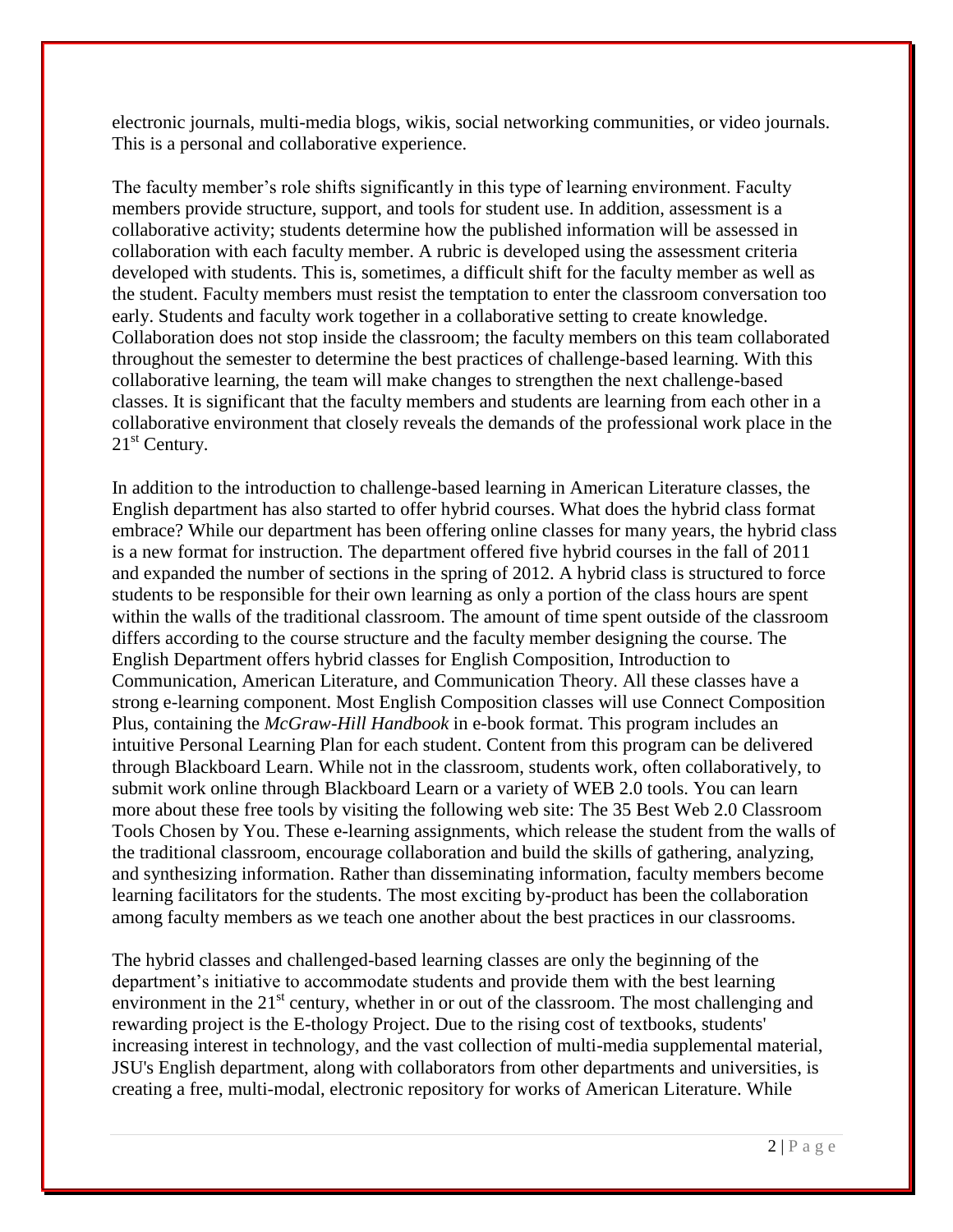electronic textbooks exist and their production is on the rise, a complete repository of literature and its supplements has been overlooked. Due to the magnitude of information on the web and the expertise within our own department, as well as many other university departments, we are creating an electronic, multi-modal repository of early American literature that embraces JSU's ideology of a learning centered campus: an E-thology of American Literature. In conjunction with JSU's Computer Science department, a JSU librarian, and a professor of English at SUNY Fredonia, twenty JSU English faculty members are collaboratively building an electronic anthology of early American literature. The E-thology will include a variety of components to reinforce relevancy and enhance student engagement with and comprehension of American literature.

The first phase of the E-thology will include primary works from at least 30 American authors through the Civil War period and will include biographical information on those authors; multimedia components, such as images, audio, and video that correlate to authors and texts; explication, commentary, and annotations on primary texts composed by university faculty members; and student contributions including, but not limited to, relevant web sources, critical reactions and valid research. The prototype for the E-thology has been completed and was presented at the American Association of State Colleges and Universities Winter Conference in February 2012. Through the support of our department head, dean, and provost, a technology expert from within the MCIS department has been hired for the summer of 2012 to build the technological framework that will drive and house the project. Author Administrators from JSU as well as SUNY Fredonia have chosen individual projects on specific authors so that the building of the technology and the collection of content can work in parallel. Finally, a webinar is planned for August 2012 for interested parties within the AASCU network of schools to learn more about and possibly partner with our team on this project.

The E-thology will be available for student use by fall 2012 and will expand exponentially with continued faculty and student contributions. Our hope is that this project will continue to grow, transcending classes and disciplines, and will ultimately provide an avenue of economically feasible and technologically driven learning, not only for JSU students, but also for learners around the world.

Are we ready for the technology in our classrooms? Beginning in the fall 2012, faculty members will have the technology needed to bring the power of the web to their classrooms, whether these classrooms are virtual or physical. All English faculty members have iPads for classroom use, and our Wi-Fi network is up and running in Stone Center. We have the resources to help us make this transition: Two workshops by Apple; one on using Blackboard journals, blogs, wikis, and forums; and one on the Personal Learning Plan with Connect; were delivered last spring. In addition, we have other training sessions planned for August: "Connect Composition Plus," "Let's Share Our iPad Apps," and "Just How Do I Plug In This iPad?" are all designed to help create a collaborative working environment.

An addition to Jacksonville State University's Mission Statement was made in the fall of 2011 and reads as follows: "We believe it is important for learners to take responsibility for their learning. This means presenting a willingness to learn, being proactive in the acquisition of knowledge, and behaving with integrity and honesty in the learning environment. We believe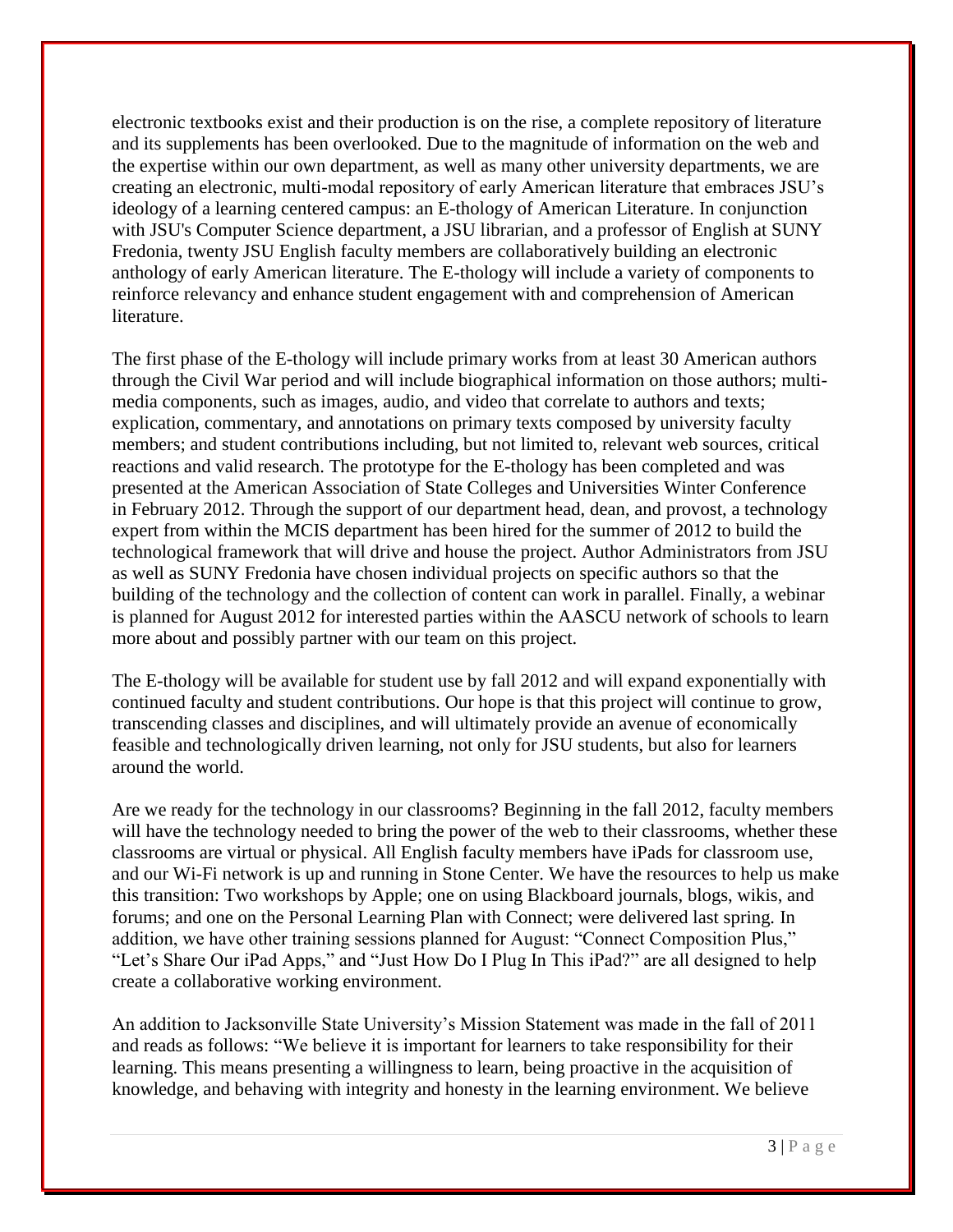that learning takes place when learners are engaged, assumptions are challenged, expectations are shared, and relationships are built around the purpose of learning." The English Department will join the community of learners. Challenge-based learning and hybrid classes force students to take responsibility for their own learning, and the E-thology will be a valuable tool for our students to think critically about the material and to evaluate the material from different perspectives. Whether physical walls exist for a classroom is not important because the flow of ideas and information is digital. The  $21<sup>st</sup>$  Century Classroom will engage skills that are important for today's college graduate.

## **Imagining the Holocaust**

Imagining the Holocaust is a writing competition for Middle School and Senior High School Students. "Why teach Holocaust history?" is a question that many have struggled to answer. Imagining the Holocaust is one way to teach Holocaust history and its importance to our daily lives.

To this end, interested English faculty at JSU developed the idea of Imagining the Holocaust, a writing contest designed to teach Holocaust history and its continuing influence in today's world to middle school and high school students in Alabama. The competition is open to many kinds of writing, from essays to more creative approaches in poetry and fiction. Entries are due each spring, and prizes, including U. S. Savings Bonds valued at \$100, \$75, and \$50 for the top three winners in each category, are awarded. This year, Margaret Copeland oversaw the middle school entries and Susan Dean, the high school entries. Steven Whitton was project coordinator. See [www.jsu.edu/english/holocaust](http://www.jsu.edu/english/holocaust)

# **JSU Writers Bowl**

On October 26, 2011, the English Department sponsored the Sixteenth Annual JSU Writers Bowl. Sixty-one teams from high schools throughout northern Alabama traveled to the JSU campus to compete.

Following a Halloween theme, the team competitions required students to assume the role of a parent of their choice of a classic monster (the Frankenstein monster, Count Dracula, the Wolfman, the Invisible Man, Dr. Jekyll and Mr. Hyde, the Creature from the Black Lagoon, the Mummy, or the Phantom of the Opera) and to write a letter to the principal explaining why his or her child should not be suspended from school. For the afternoon session, the teams wrote a poem in the form of a ballad about an event at their school. For the individual essay competition, students were given the following options: a) During times of tragedy, like the April 2011 tornadoes, the best and worst characteristics of human beings are revealed. Describe a time when you saw tragedy bring out the best/worst in those around you. b) Much has been said about the positive and negative effects of social networking (e.g., Facebook, Myspace, etc.). Describe the ways social networking has affected the lives of high school students.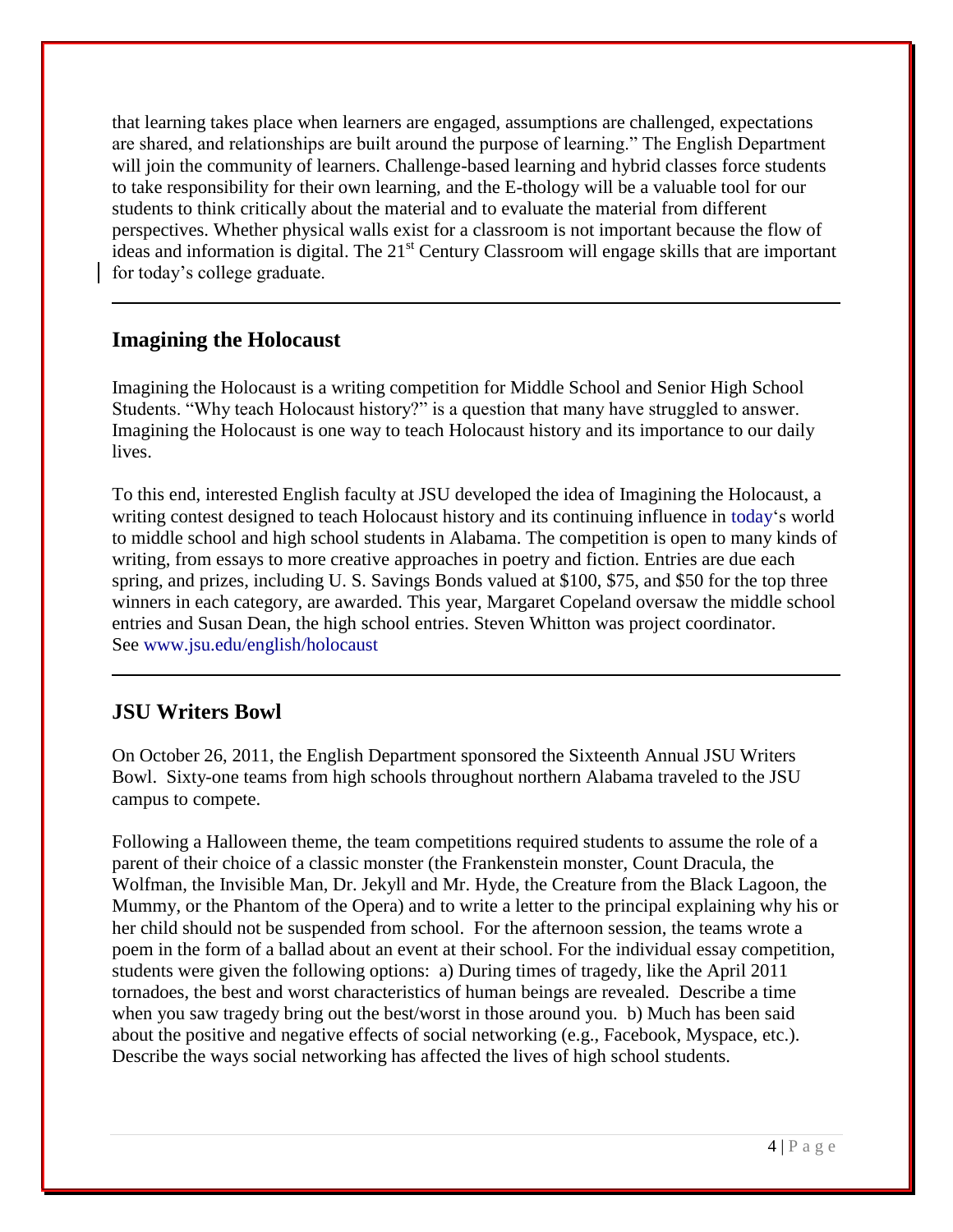JSU's Steven Whitton again served as the chair of the Writers Bowl Committee, assisted by Gena Christopher and Randy Davis. Submissions were judged by the following JSU faculty: Don Bennett, Christy Burns, Larry Gray, Gloria Horton, Bill Hug, Katie Johnson, Raina Kostova, Sarah Moersch, David Myer, Elizabeth Nelson, April Walker, and Julia Wooster.

## **Jacksonville State University Writing Project**

The Jacksonville State University Writing Project had another successful year, concluding with the summer institute in June 2012, at which 9 teacher fellows read, wrote, presented, and learned together as much as they could about being successful teachers of writing. The participants for the institute were as follows: Ashley Bryant, Jacksonville State University graduate student; Kenny Clevenger, Southside High School; Rachael Cox, Southside High School; Mary Jo Cox, Jacksonville State University graduate student; Delilah Darden, Sardis High School; Kellilyn Sechrest, Jacksonville High School; Doran Smith, Word Alive Christian Academy; Nicolle Smith, Ohatchee Elementary School; and Charlsie Wigley, Coleman Middle School.

In addition to the summer institute, the site will hold a number of other events, beginning with the Writing in the Twenty-First Century Conference in July, cosponsored with the JSU Regional In-Service Center, at Ft. McClellan, keynoted by Lester Laminack, with concurrent sessions provided by JSU Writing Project fellows.

Our writing group, Scribblers, continues to meet monthly, and a number of the group's members have had works published this past year.

The site has received a \$20,000 grant to fund the 2013 summer institute and a technology project for area teachers. Teachers who wish to receive an application for next year's institute should email [ghorton@jsu.edu](mailto:ghorton@jsu.edu) to be put on the mailing list. Director of the JSU Writing Project is Gloria Horton; co-directors are Lisa Williams and Melissa Shields; technology liaison is Rodney Bailey.

# **JSU Writers' Club**

The JSU Writers' Club had another successful year. The RUM Fiction and Poetry Contests brought a number of entries. The following are the winners of the RUM Fiction Contest:  $1<sup>st</sup>$ place: Betty Michelle Combs, "Daddy's Girl"; 2nd place: Julie Margaret Skinner, "Steps"; 3rd place: N. W. Moon, "Violets"; Hon. Mention: Rachel Franks, "My Mother's Keeper." The winning authors shared their excerpts and received their prizes at a ceremony on December 1, 2011. The following are the winners of the RUM Poetry Contest held during the spring semester: 1<sup>st</sup> place: Julie Margaret Skinner, "E for Echo"; 2<sup>nd</sup> place: Tiffani Foster, "The Biltmore"; 3<sup>rd</sup> place: Kara Coleman, "A Highly Caffeinated Poem"; Hon. Mention: Trent Sheehan, "One Eye on Eternity." The winners shared their poems and received their prizes at a ceremony on April 19, 2012.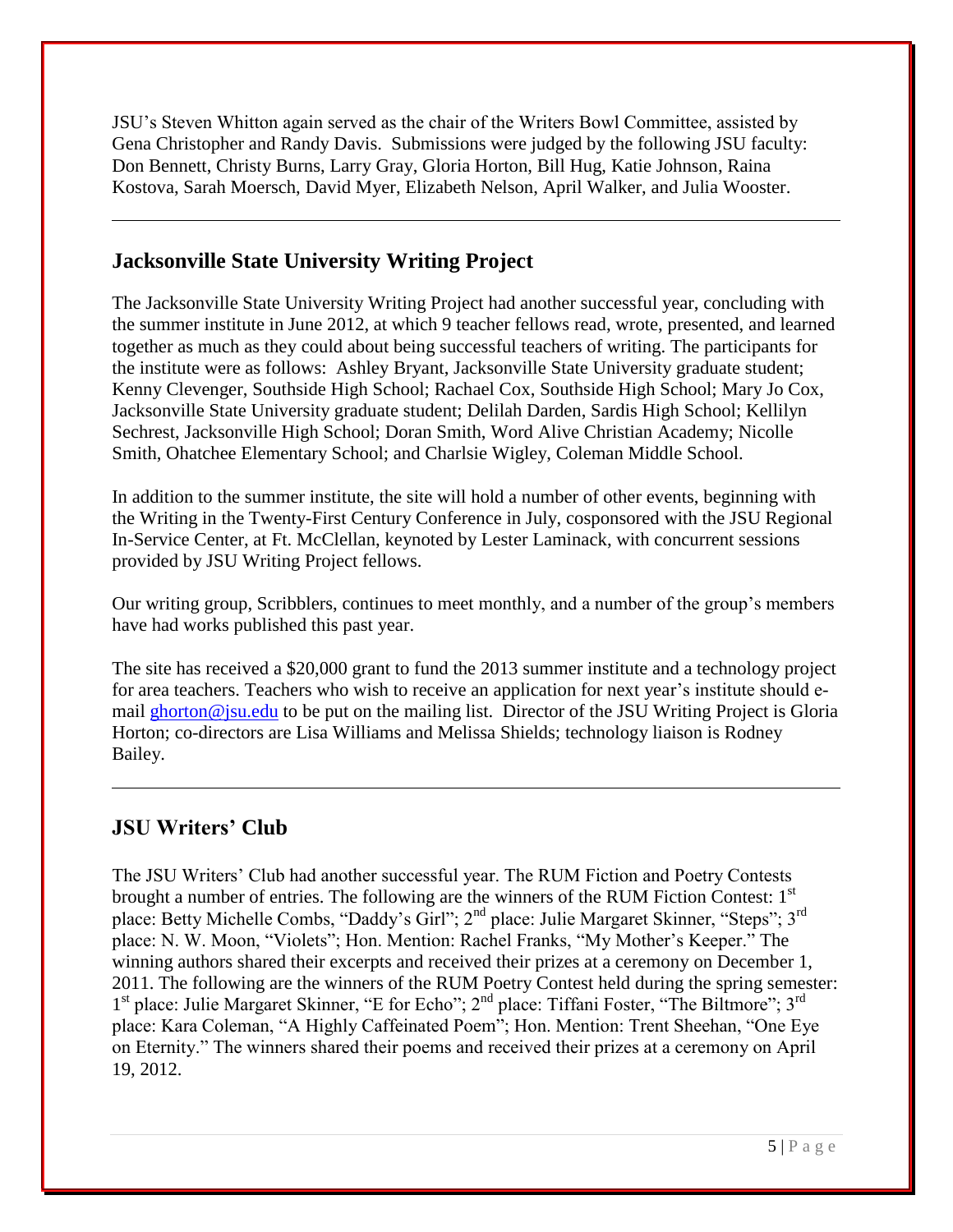#### **Southern Playwrights Competition**

The winner of this year's Southern Playwrights Competition was *A Tennessee Walk* by Ron Winn Anderson. The committee is especially grateful to the dedicated group of readers who helped to choose the winner and especially to Joy Maloney, Coordinator. For more information concerning the Southern Playwrights Competition, visit our website at <http://www.jsu.edu/english/southpla> or contact Steven Whitton [swhitton@jsu.edu](mailto:swhitton@jsu.edu).

#### **Sigma Tau Delta**

It has been another successful year for Sigma Tau Delta. This year, Sigma Tau Delta has been busy with several activities. The group had its annual Scary Story read-around in October and its induction ceremony for new members in November. The group also sponsored two Get-Acquainted-with-Sigma-Tau-Delta sessions in Stone Center to recruit new members. In February, the group hosted its annual Worst Love Poem contest. Members of Sigma Tau Delta viewed Julius Caesar, beginning the viewing on the Ides of March and completing it during the April meeting. One of the highlights of the year for members was the January Faculty Scholar Lecture at which Dr. Robert Felgar, Chair of the Department of English, spoke on the topic of film noir.

# **English Department Foundation**

We appreciate alumni, friends, and department members who have generously donated over the last year. Your donations help support our many programs.

Alse Cosper Bell, Jr.  $Dafford D$ . Brewster, Jr. Jennifer Ann Bryant Carol Henderson Butts James A. Carberry Willie Kate Charley Ardith Williams Coates **Debra Smith Cochran** Martha Joan Duncan **Leslie Eugene Ellis** Leslie Eugene Ellis Barbara Burtram Ferrigno Freda Lynn Finley Joanne E. Gates Shaun Davidson Gray Gregory M. Halligan Virginia Nethery Harper Randall Cory Hopkins **Remona Sharp Hopper** Remona Sharp Hopper

Shelby Elizabeth Cochran Jennifer Breedwell Cofield Sharon Pharr Crew James Simeon Dalton, II. Laura Poe Howard John Ed Jordan, III.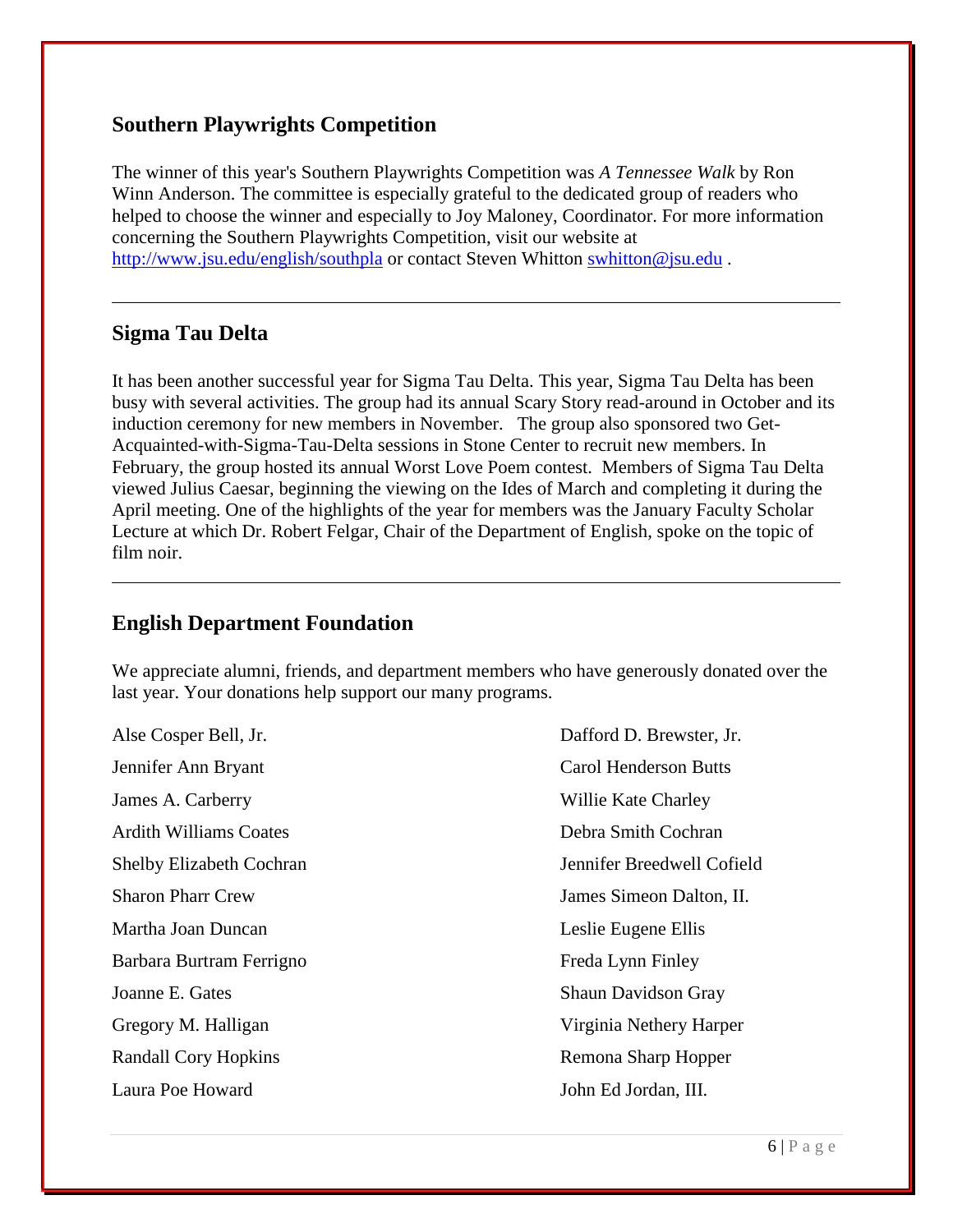Dorothy Rains Kennedy Todd Edward Key Patricia Gibbins Koors **Deborah Cole Landers-Scott** Sharyn Janie Langel Carol B. Link Lowell Nelson Martin Natalie Sloane Martin Natalie Sloane Martin Cecilia Canfield Matthews John Frederick Maurer Joyce Elaine McKinney Michael Charles Orlofsky Beverly Ann Otwell Pamela Conner Pollack Billy Joe Reynolds Tony Charles Saxon **Caren Lee Sewell Ann Nabors Sexton** Charlotte Mock Sieber Patsy Mayfield Thweatt Norma Tomko Tow Christine Annette Tye Patricia Brooke Worrall

Tax deductible donations to the English Department Foundation may be made through the JSU Foundation by directing mail to the JSU Foundation, 700 Pelham Road North, Jacksonville, AL. 36265. Please indicate that the donation is for the English Department Foundation and, in case of memorial gifts, also signify the name of the honoree.

> **Donations can also be made online by clicking on "Make a Gift" on the JSU Homepage [\(www.jsu.edu\)](http://www.jsu.edu/). Thank You.**

#### **New Faculty**

The English Department is welcoming a new instructor to the English Department this fall. Sarah Moersch received her MA and BA from Jacksonville State University. Sarah began as an Adjunct Instructor for the English Department in the fall of 2008 and has been teaching Freshman Composition I and II, American Literature I and II, Oral Communication, and Basic Grammar Skills.

In addition to her teaching experience, she has also been very involved in service work within the department and the community. She has judged entries for many writing competitions, including the RUM Fiction and Poetry Contests, the Imagining the Holocaust Writing Competition, and the Southern Playwrights Competition. She has also organized writing contests for Kitty Stone Elementary School and produced and edited *Something Else Jr*., a publication for the students participating in the writing contest she organized at Kitty Stone. Her own short story, "Ingrained," was published in JSU's Literary Magazine, *Something Else*, in the fall of 2008.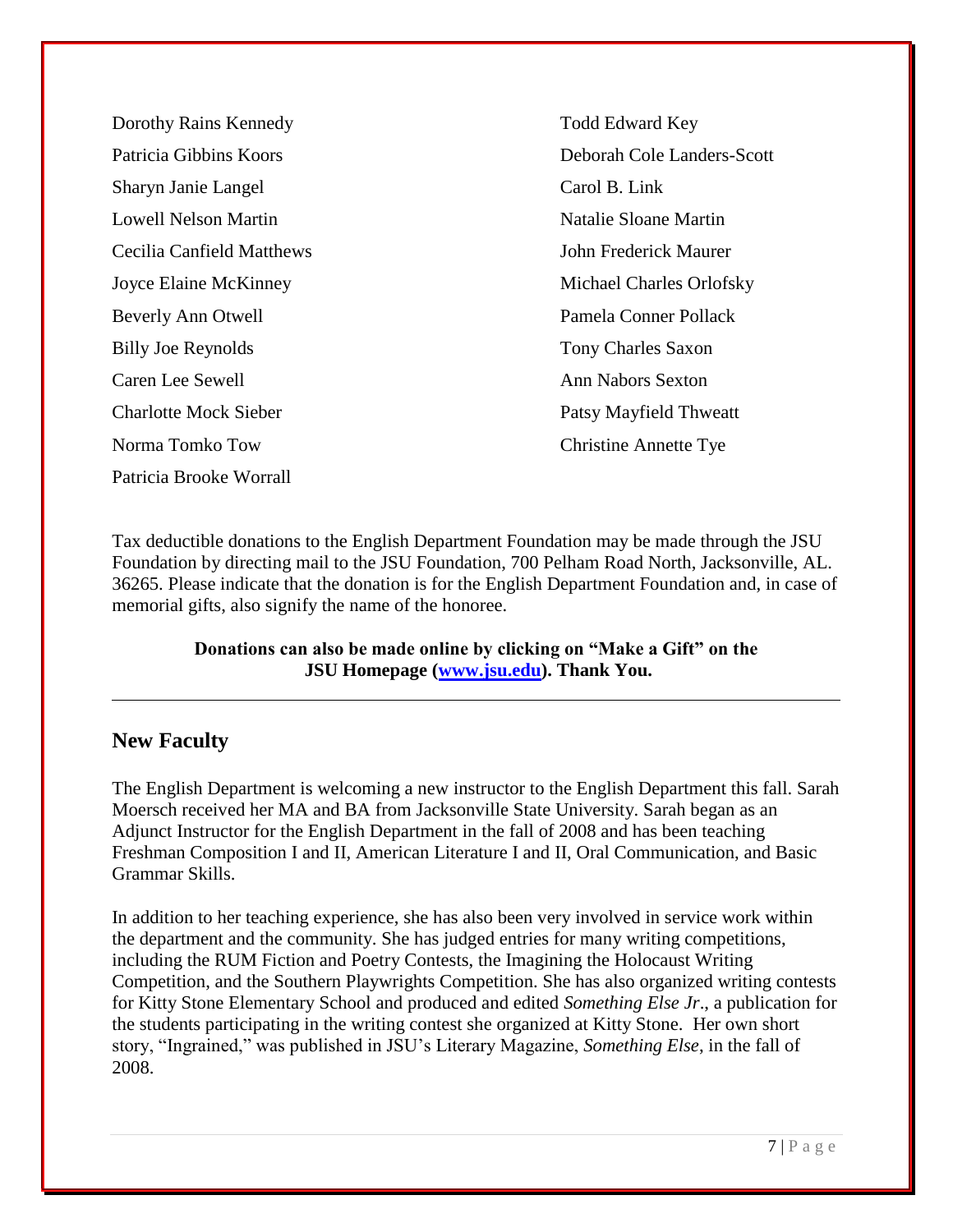Prior to joining the English Department as an adjunct, she served as the Reproduction Manager of Rolling Hills Farm Equine Facility for 6 years and also acted as a Surgical Assistant for 5 years. We are very pleased to welcome Sarah Moersch to our faculty.

# **Margaret Copeland Retires**

Margaret Copeland has decided to retire after nearly 20 years of service to the English Department. She began teaching at JSU as Adjunct Instructor in 1993 and became an Instructor of English in 1995. She regularly taught Composition, American Literature, and Oral Communication. During her time with the University, she served on many committees, including the JSU Institutional Effectiveness Committee/Assessment Subcommittee, the On the Brink Committee, the Speech Committee, and the Basic English Committee. Since 2007, she has served as the Middle School Coordinator for the Imagining the Holocaust Writing Competition. She received the Core Curriculum Award for Excellence in Teaching for the School of Arts and Sciences in 1997.

Mrs. Copeland received her BS in Education from the University of Alabama. She earned her MS in Education and her MA in English from Jacksonville State University. Prior to teaching, she was a bookkeeper in a D.M.D's office. She was an Administrative Assistant for the Office of the Dean of the School of Health Related Professions at the University of Alabama in Birmingham, and she was the Secretary for the Department of Anesthesiology at the University of Alabama in Birmingham.

Our department is grateful for Margaret Copeland's years of service and instruction at JSU. Students and faculty will miss her this fall semester and semesters to follow. Our department wishes Margaret well.

#### *Postscripts* **Bios**

**Rodney Bailey** is the Technology Liaison for the JSU Writing Project and is a member of the Technology Liaison Network for the National Writing Project. Along with these duties and his teaching duties, he also serves as the Color Guard Coordinator for the Marching Southerners and accompanied the group to London in December. Mr. Bailey has also volunteered to serve as an Author Administrator for the E-thology and will be a Gamecock Orientation Advisor this fall.

**Don Bennett** has been an instructor in the JSU English department for ten years now, having just received his ten-year pin. He teaches Freshman Composition 101 and 102, Oral Communication, American Literature I, English Literature I, Advanced Composition, and the Theory of Composition. He is a member of Phi Kappa Phi, a national honor society for teachers, students, and alumni. Don also serves on the Advisory Board for the JSU Writing Project, and he and his wife have volunteered to serve as Author Administrators for the E-thology. Away from school, Don and his wife Amy (singer, vocal instructor, blogger and mom extraordinaire) both like to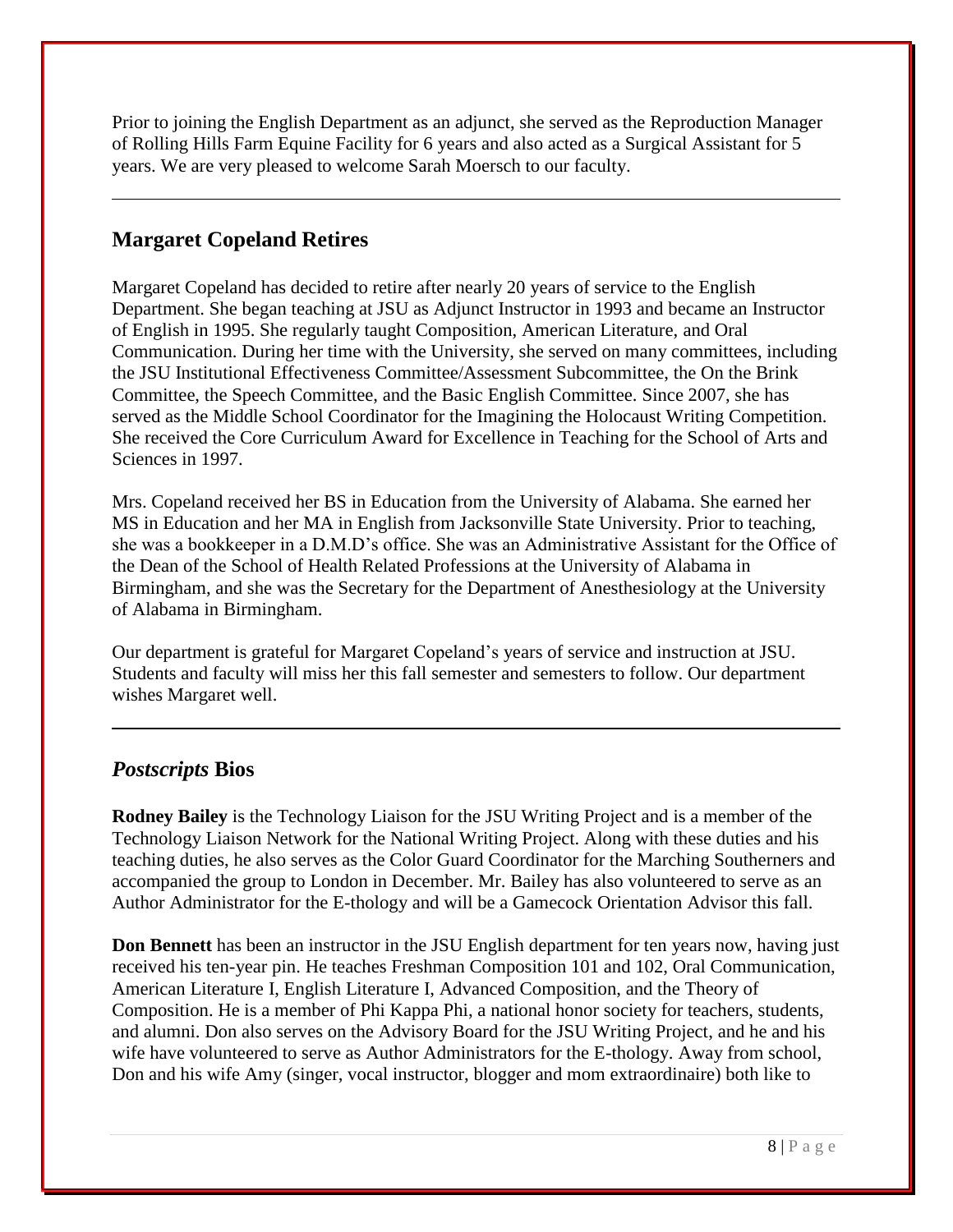perform with the Theatre of Gadsden and are active members of their church. They have two children: Timothy, age twelve, and Paul, who just turned six.

**Christy Burns** read entries for several writing competitions, including Southern Playwrights, Imagining the Holocaust, and the JSU Writers Bowl. She teaches Freshman Composition, Oral Communication, and Composition and Speech. She has also agreed to serve as an Author Administrator for the E-thology.

**Gena Christopher** is an Instructor in the English Department and the Director of the English Department Writing Clinic. She is the English Department Red Balloon Initiative discussion leader and serves on several committees, including the Piedmont/JSU/Apple Initiative, the English Department E-thology team, and the JSU China Initiative. This May, she traveled to Taizhou University in Linhai City, China, for the second time. This trip included ten JSU honors students.

**Randall Davis** served as discussion leader of the 21<sup>st</sup> Annual Literature and Medicine Retreat, sponsored by the Alabama Chapter of the American College of Physicians/American Society of Internal Medicine, in January of 2012. Works discussed included Michael Frayn's *Copenhagen*, Wallace Stegner's *Crossing to Safety*, Elizabeth Strout's *Olive Kittridge*, and Natasha Trethewey's *Native Guard*. He has also volunteered to serve as an Author Administrator for the E-thology.

**Susan Dean** participated as a judge for several writing and speaking competitions, including the College of Arts and Sciences Student Symposium. She is the Coordinator for the High School division for the Imagining the Holocaust Writing Competition. She teaches Freshman Composition, Oral Communication, American Literature, and Technical Writing.

**Carmine Di Biase** spent June of last summer in Venice, Italy, to lecture at the Canadian Association for Italian Studies Conference. His lecture, one of four scheduled for the conference, was titled "Il diario di Elio Schmitz in inglese: problem testuali e di traduzione." In addition to his publications and translations, he regularly teaches Freshman Composition, English Literature, and Shakespeare. He also teaches graduate classes.

**Robert Felgar** celebrated 41 years of working at JSU and is preparing to launch himself into cyberspace by teaching an American Literature course online this fall. He has also volunteered to serve as Administrator for the Frederick Douglass section of the E-thology, and an excerpt from one of his books on Richard Wright was republished in a collection of essays on Wright's autobiography edited by Harold Bloom. His recent film class focused on Westerns.

**Jennifer Foster** attended the summer conference for the American Association of State Colleges and Universities in Portland, Oregon, and presented at AASCU's winter conference in San Antonio, Texas, with Rodney Bailey and Gena Christopher. They demonstrated the E-thology, a collaboration between the English and Computer Science departments, which will produce an electronically interactive, multi-modal collection of early American Literature. Jennifer also worked with Andrea Porter to create STU 101, a required orientation course for all incoming freshman beginning fall 2012. This past year, Jennifer served on the  $21<sup>st</sup>$  Century Classroom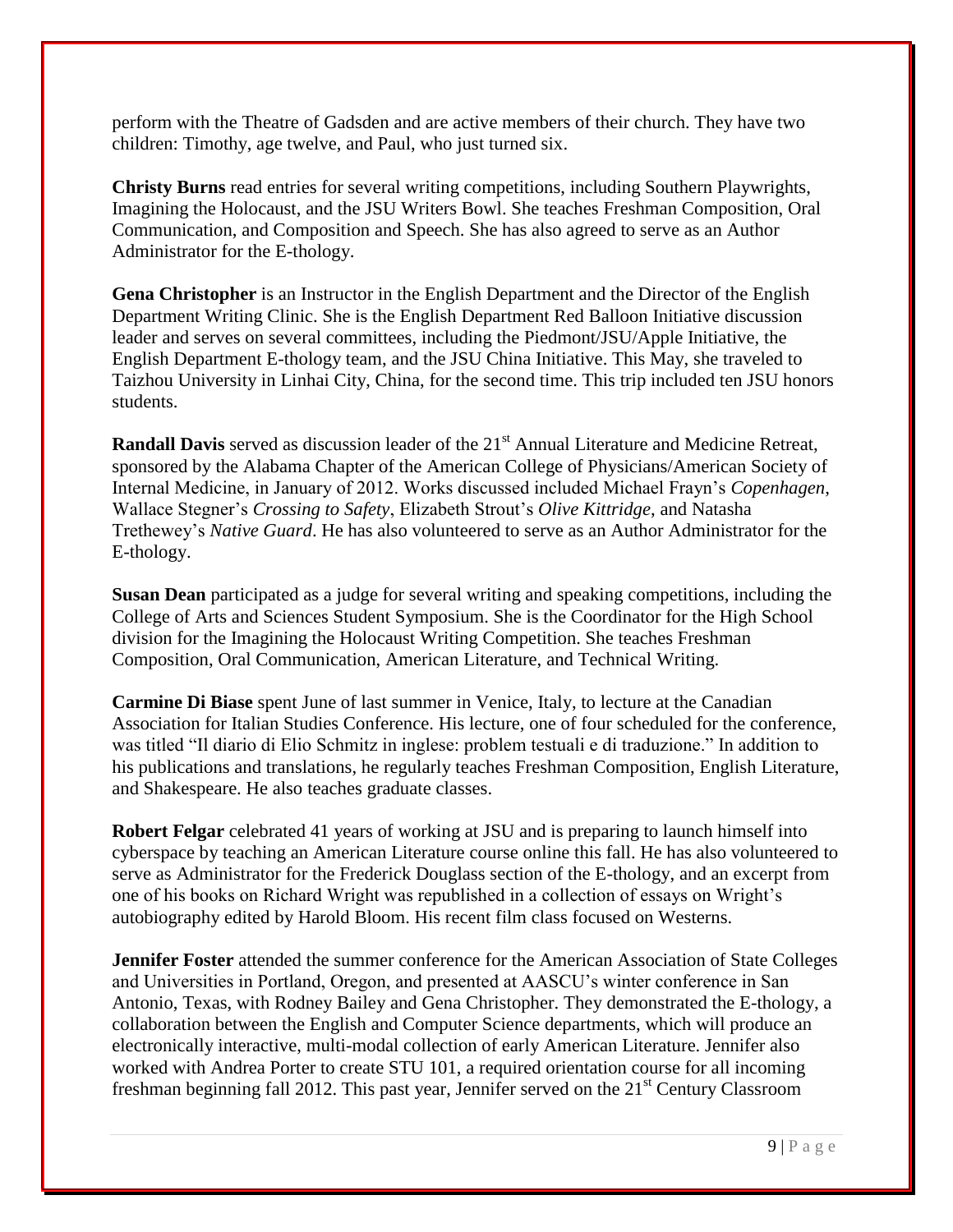Initiative Committee, the Freshman Summer Reading Committee, and as a faculty mentor during summer orientation.

**JoAnne Gates** was re-elected to the Board of Friends of Houston Cole Library, which hosted Ted Dunagan in October of 2011 and poet laureate Sue Brannan Walker in March of 2012. Her article on Shakespeare's *A Midsummer Night's Dream* is in a recent issue of *Longleaf Style*. In October of 2011, she gave a presentation, "From Voodoo to Verdi: Extreme Stagings of Macbeth," at PCAS/ACAS conference (The Popular Culture Association of the South / American Culture Association of the South). The conference was held in New Orleans. In addition, she has Web Published Performance Reviews on three productions at the Atlanta Shakespeare Tavern. These reviews can be found in *Early Modern Literary Studies* or at [http://extra.shu.ac.uk/emls/16-1/revtav.htm.](http://extra.shu.ac.uk/emls/16-1/revtav.htm) She has volunteered to serve as an Author Administrator for the Literature E-thology.

**Larry Gray** was selected to attend a week-long seminar with Christopher Ricks at the National Humanities Center in June 2011; its subject was T.S. Eliot's poetry. He had been chosen for a parallel NHC seminar on the short story with Louis Menand of Harvard in the summer of 2010 and has been selected again for the summer of 2012 to work on the novels of J.M. Coetzee with Robert Pippin of the University of Chicago. Dr. Gray also delivered a paper on Ayn Rand as middlebrow novelist at McGill University, Montreal, Canada, in June 2011, just before traveling to Rome in July 2011 to chair a panel for the international Henry James conference, held every three years. His essays on Henry James and on Robert Penn Warren's *All the King's Men* appeared in book-length collections of essays published in May 2011 and March 2012. He will travel to conferences at Brown University and York University (UK) to deliver papers on James and on film adaptation later in 2012. Continuing his JSU service of recent years, Dr. Gray administered the Major Field Achievement Test, taught the ECE workshops, and served on the Faculty Senate and on the Undergraduate Admissions Committee. He also wrote the lead article for the summer 2011 edition of *Postscripts*, "From Newport to Paris, Henry James Style."

**Pitt Harding** has volunteered to serve as the Author Administrator for Walt Whitman in the Ethology. He continues to teach Freshman Composition, Honors Freshman Composition, Creative Writing, English Literature, and graduate courses.

**Gloria Horton** serves as the Liaison Officer to National Council of Teachers of English (NCTE) for the Association of College English Teachers of Alabama (ACETA), representing that organization on the NCTE Board of Directors. She is the chair of the steering committee for Academe, Jacksonville State University's organization in support of faculty teaching, scholarship, and service. She served as Faculty Chair of the 2011 United Way Campaign, Chair of the Jacksonville United Way Campaign, and served on the United Way Campaign Cabinet. Gloria also served as ex-officio chair of the College of Arts and Sciences Faculty Council Merit Pay Committee. She has served as editor of the *JSU Writing Project Newsletter* and editor of the *JSU Writing Project Anthology*. She chaired the Admissions and Scholarship Committee for the Jacksonville State University Faculty Senate and was a member of the Senate Honors committee and Executive committee. She will serve as president of Sigma chapter, Delta Kappa Gamma national society for women educators through 2014. She is a member of the Writers of Calhoun County. She also serves as a member of the board of the Friends of the Library and the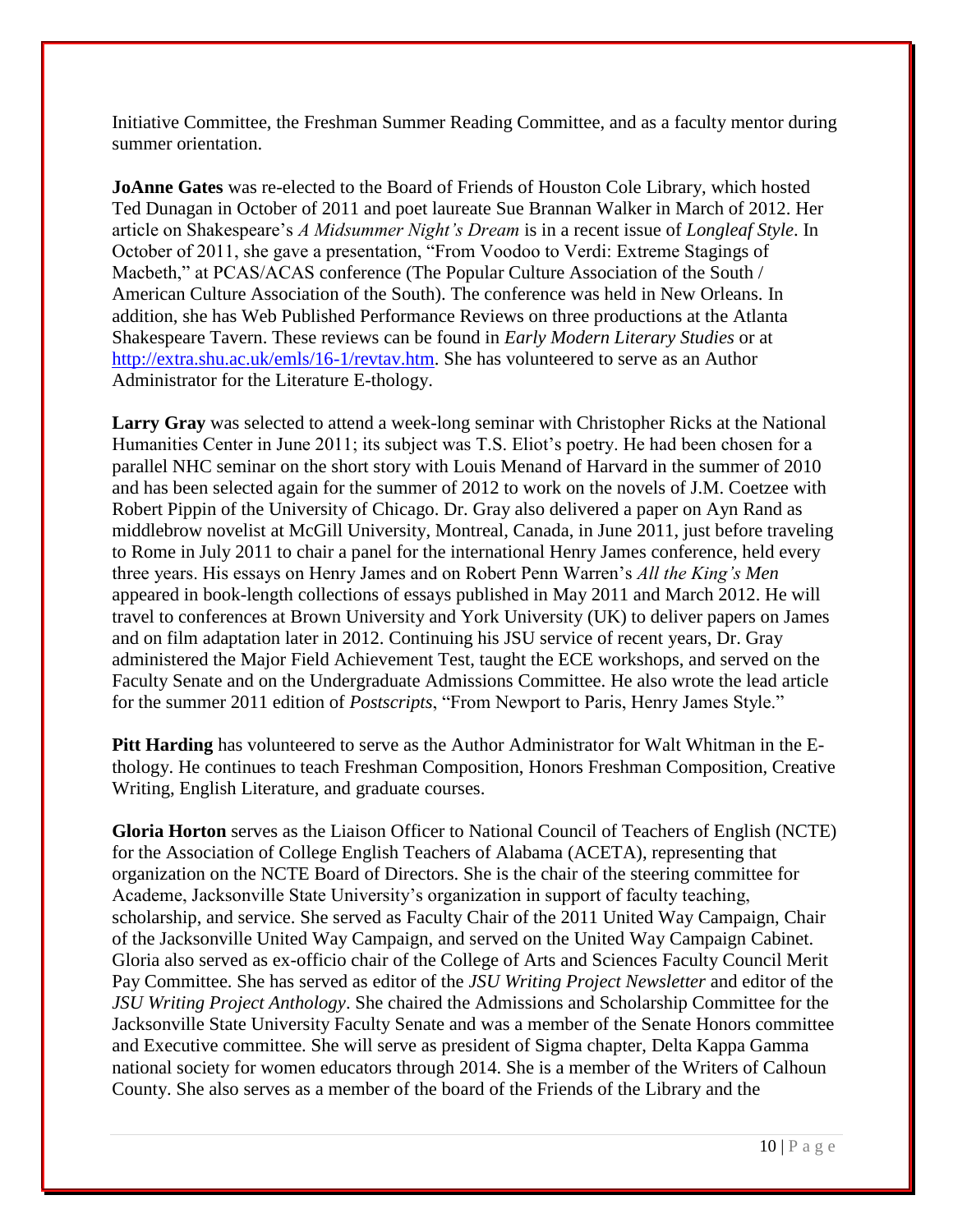Education Committee of the Knox Concert Series. She is president of the Oxford Arts Council. She is the director of the JSU Writing Project and coordinates the JSU Grammar Hotline for the English Department. She is the longtime faculty sponsor of Sigma Tau Delta. She has also volunteered to serve as Author Administrator for the E-thology.

**Bill Hug** has volunteered to serve as Author Administrator covering the Southwestern Humorists in the E-thology. He continues to teach both graduate and undergraduate courses.

**Katie Johnson** is currently the head of the Oral Communications committee and assists in judging competitions, such as the Sixteenth Annual Writers Bowl and the Southern Playwrights Competition. She is also a member of JSU's Health and Environmental Safety Committee, which seeks to provide a safe campus for students, faculty, and staff. In addition, she teaches Oral Communication, American Literature I, American Literature II, English Composition I, and English Composition II. She has also volunteered to serve as an Author Administrator for the Ethology.

**John Jones** was awarded the Faculty Scholar Lecturer Award in May of 2011 and was, therefore, granted the honor of giving the annual Faculty Scholar Lecture in May of 2012. The lecture title is "Blake, Originality, and Dissent." He continues to teach graduate classes and undergraduate classes, including Honors Freshman Composition.

**Raina Kostova** served on numerous committees, including the English Majors and Minors Committee, the Literature Survey Committee, and on several M.A. Orals Committees. She has participated in the launching of the E-thology project and has volunteered to serve as an Author Administrator. In addition, she has served as a judge for various competitions, including the Imagining the Holocaust Writing Competition, the College of Arts and Sciences Student Symposium, the JSU Writers Bowl, the Southern Playwrights Competition, and the contests sponsored by the JSU Writers' Club. In June 2011, she worked as an Advanced Placement Reader for the National College Board and was invited to be an AP Reader in June 2012. In the summer of 2011, she researched Friedrich Nietzsche's influence on the twentieth-century Russian poet Osip Mandelstam. The essay, based on her research, "From Symbolism to Acmeism: Mandelstam's Nietzsche," is currently under review by the *Russian Review*, a prestigious journal on Russian studies. She presented a paper titled "Nietzsche's Classicism in Mandelstam" at the annual conference of the American Comparative Literature Association (ACLA), which met at Brown University. She has been invited by one of the Chinese Fulbright Scholars to present a paper in Wuhan University in December of 2012. The International Comparative Literature Association (ICLA) has recently accepted a seminar proposal that she submitted in December of 2011. The topic is on the future of Comparative Literature as a discipline, and the seminar will take place in June 2013, in the Sorbonne, Paris. She was also granted tenure and promotion to Associate Professor.

**Joy Maloney** served on the Writing Project Advisory Board and was the coordinator for the Southern Playwrights Competition. She served as a judge for many writing competitions, including the RUM Fiction and Poetry contests, and the Imagining the Holocaust Writing Competition. She also served as a judge for the College of Arts and Sciences Student Symposium, and has regularly tutored students in the English Department's Writing Clinic.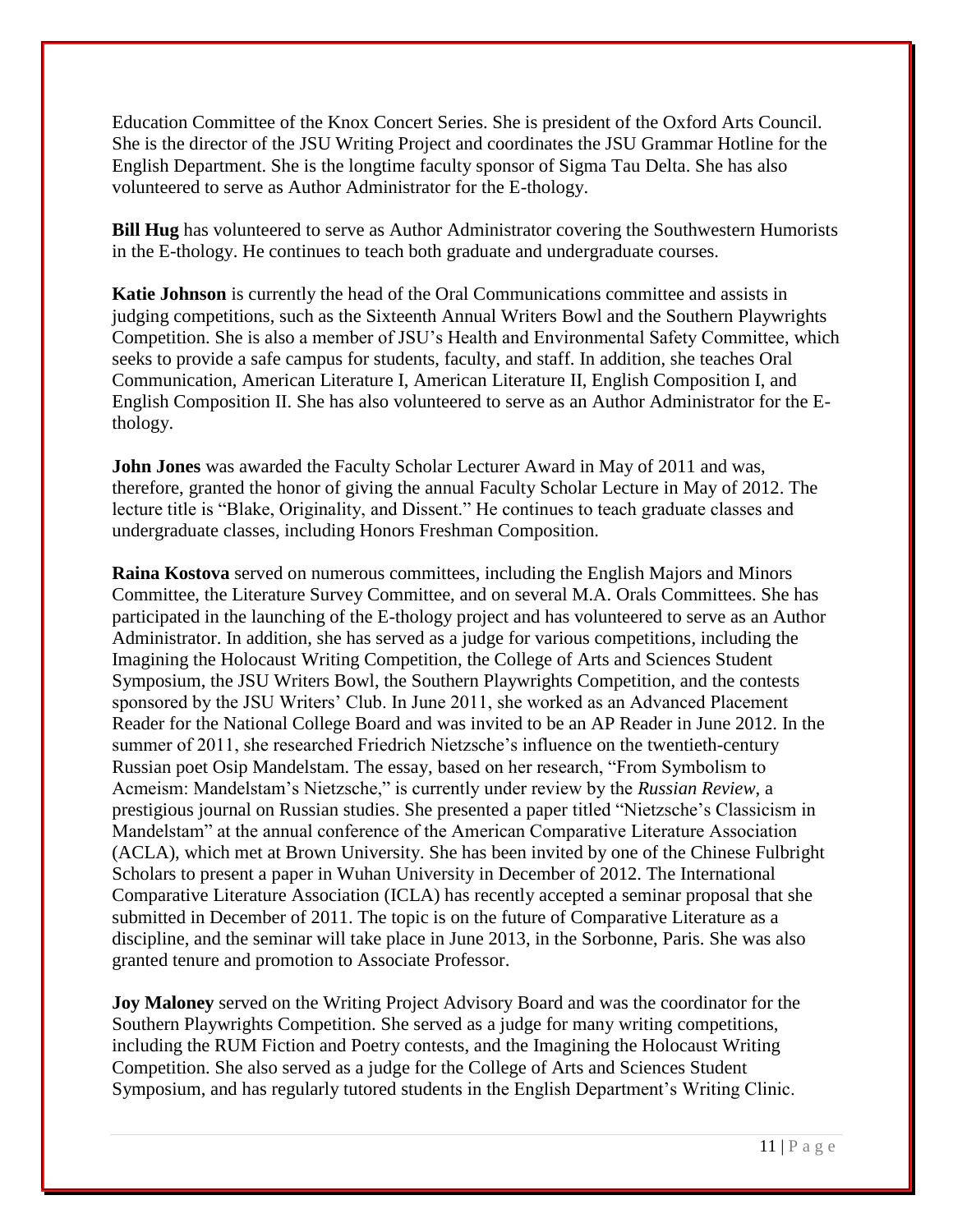**Mica Mecham** teaches Freshman Composition, Oral Communication, and American Literature Courses. She has served as a judge for department-sponsored writing competitions and has volunteered to serve as Author Administrator for the E-thology.

**David Myer** teaches American Literature I and II (both traditional and online), Technical Writing (computer assisted and online), and Oral Communication. Mr. Myer was selected as a Gamecock Orientation (GO) Advisor for 2012. He is a member of the Editorial Board of *The Journal of the Alabama Academy of Science.* As a member of JSU's China Task Force and the English Department's Taizhou Committee, he worked closely with visiting scholars from Wuhan and Taizhou Universities. He served as a judge for the JSU Writers Bowl and as a tutor in the Writing Clinic. He serves on the English Majors and Minors Committee, the Competency Committee, and the Literature Survey Committee. He has volunteered to serve as an Author Administrator for the E-thology. In addition to his duties in the English Department, Mr. Myer teaches Listening and Speaking to International students in JSU's English Language Institute (ELI).

**Elizabeth Nelson** served on the English Department's Competency and Review Committees. She teaches both traditional and online classes for the department, including Oral Communication, Freshman Composition, and American Literature.

**Doug O'Keefe** continues to teach Freshman Composition, including Honors Freshman Composition, Oral Communication, and English Literature, both graduate and undergraduate. He is the Coordinator of the JSU Writers' Club and, therefore, oversees various writing competitions, including the RUM Fiction and Poetry Contests, and the Arbor Day Poetry Contest.

**Andrea Porter** has volunteered to serve as an Author Administrator for the E-thology*.* She and Jennifer Foster have worked together to create STU 101, a required orientation course for all incoming freshman beginning fall 2012. She volunteers as an alumna advisor to Zeta Tau Alpha sorority at JSU and serves as Coordinator of Graduate Student Advisement. She teaches Composition classes, Oral Communication, Literature, and graduate courses.

**Deborah Prickett** is the English Department's Technology Liaison, and she chairs the English Composition Committee. She teaches Freshman Composition, Oral Communication, Theory of Speech, and American Literature. She teaches both traditional and online courses, and has volunteered to serve as an Author Administrator for the E-thology.

**Teresa Reed** serves as the Coordinator of Undergraduate Student Advisement and has enjoyed advisement this year, having had over 500 interactions with students about questions of scheduling, graduation requirements, and class offerings, among other issues. She teaches both undergraduate and graduate classes for the department.

**Valerie Rimpsey** sits on the Advisory Committee for Student Life Multicultural Programming and serves as the Secretary for the African American Faculty Organization for Responsive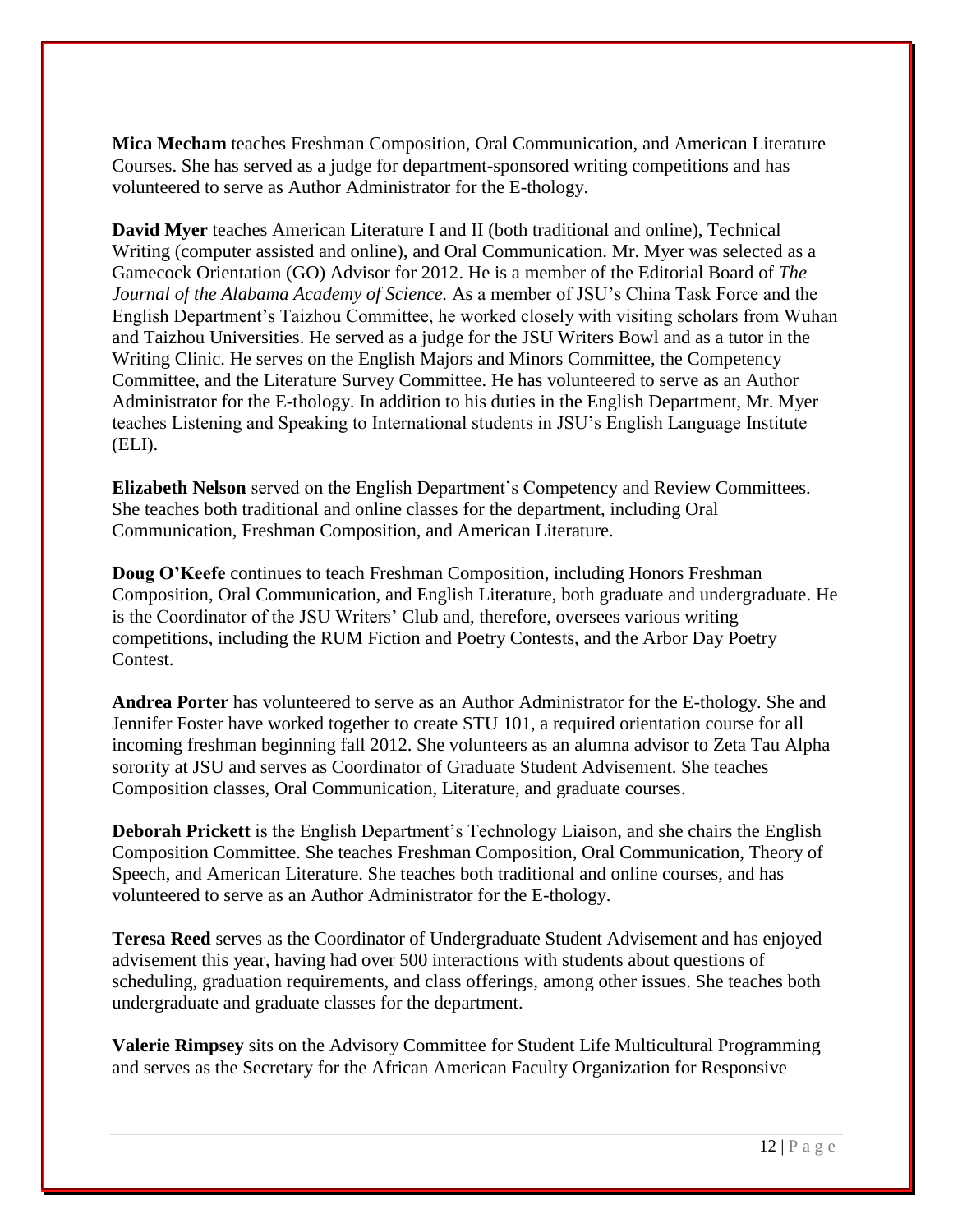Education (AFORE). She teaches Freshman Composition, Oral Communication, and American Literature.

**Tanya Sasser** has volunteered to serve as an Author Administrator for the E-thology and tutors students in the Writing Clinic. She has judged several writing competitions sponsored by the English Department and teaches Freshman Composition, Oral Communication, Advanced Oral Communication, and American Literature classes. She teaches both traditional and hybrid classes.

**Susan Sellers** has completed her 11<sup>th</sup> year as Director of the English Competency Exam, which includes coordinating the campus and Distance Learning Exams. She serves as Scholarship Advisor for Zeta Tau Alpha, and she is the English Department representative for the Teacher Education Council and the Department of Secondary Education Advisory Council. She serves on the following English Department Committees: Composition, Competency, Advanced Writing, and Speech.

**April Walker** is the editor of *Postscripts* and has judged various writing competitions, including the Southern Playwrights Competition, the JSU Writers Bowl, the RUM Fiction and Poetry Contests, and the Imagining the Holocaust Writing Competition. She has volunteered to serve as Author Administrator for the only Native American author in the E-thology thus far. She teaches Freshman Composition I and II, American Literature I and II, and Oral Communication. She also serves on the Speech Committee and will be Coordinator of the Middle School entries for the Imagining the Holocaust Competition in spring 2013.

**Steven Whitton** continues to work with the On the Brink Conference, the JSU Writers Bowl, and the Southern Playwrights Competition. He also remains an active part of JSU's annual Holocaust Remembrance, now in its  $30<sup>th</sup>$  year, and of regional and state Holocaust organizations. He is also the director of JSU's Honors Program.

**Julia Wooster** continues to be the English Department Social Director. She serves on department committees and is the chair of the Education-English Liaison Committee. She judged various writing competitions, including the Imagining the Holocaust Writing Competition and the JSU Writers Bowl. She served as a judge for the Language Arts Olympiad and the College of Arts and Sciences Annual Student Symposium. She has also shown support for the University by attending sporting events and Drama productions. She continues working to improve her Detective Fiction course.

#### **Remembering the Life and Service of Hilda Norton**

by April Walker

This year's edition of *Postscripts* would not be complete without mentioning the death of a valued and respected member of our department, Hilda Dean Williams Norton. Mrs. Norton died on January 7, 2012. She had been an instructor with JSU's English Department for nearly 47 years. In addition to her 47 years of service to our University, she taught for 24 years in the Etowah county school system prior to earning her Master's Degree from JSU in 1965 and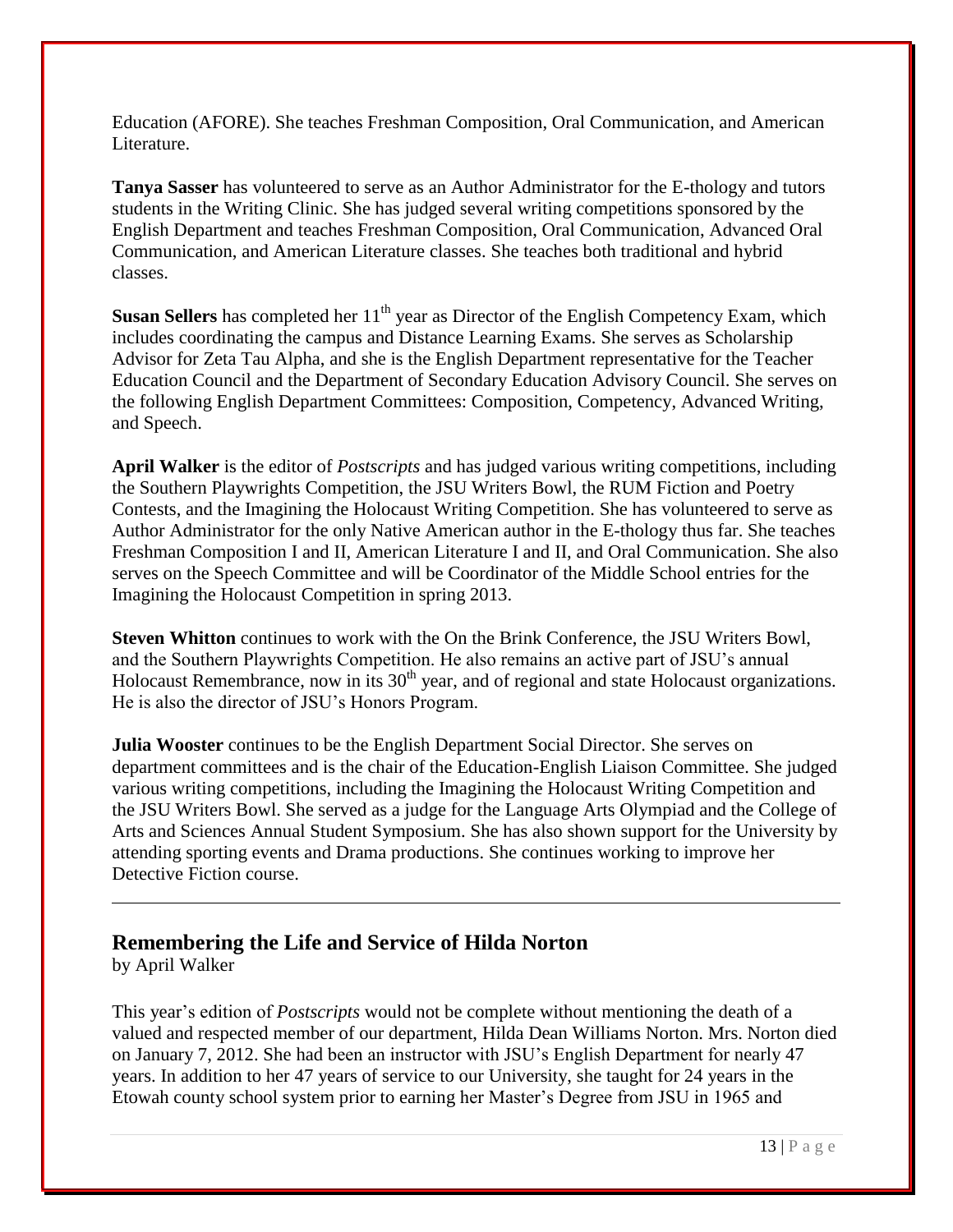starting her service at our University. I am not sure if any department on campus has had such a loyal instructor with a thirst for teaching that was strong enough to keep her in the classroom nearly to her 92<sup>nd</sup> birthday. That is quite remarkable. Hilda Norton never chose to retire, and although I did not know her as well as many in our department did, I may have some insight into why she never made the decision to exit the classroom.

I had the pleasure of sharing tutoring duties with Mrs. Norton in the English Department's Writing Clinic during the fall of 2011. When neither of us was busy tutoring students, I was absorbing every word she uttered like a sponge during our conversations. When she was tutoring students and I was not, I listened attentively because I wanted to hear how she explained the grammar rules and instructed the students. I felt that observing an instructor with 71 years of experience was a great way of continuing my own learning and improving my own instruction in the classroom. She had volumes of knowledge stored in her head and could recall the details within each volume without hesitation.

What called my attention to her the most was her honest and genuine desire to help students and to see them succeed. As many of my colleagues will agree, some students in the writing clinic get a little restless as they are given instruction on grammar rules; however, Mrs. Norton would not let them escape without having the students explain the rule and show that they understood her instruction. She was firm in her style but kind and patient in her delivery. She loved the students and cared about what happened to them.

Perhaps my earlier statement that I would lend insight into why Hilda Norton never retired from the classroom was not the accurate way to phrase it. Anyone who ever came into contact with her, whether student, faculty, or administration, would undoubtedly have seen her passion for helping young people advance in a world that she noticed was continually changing. Therefore, my insight is not insight but common knowledge. Even those whose paths never crossed with Mrs. Norton would have to recognize her devotion to students as evidenced by the 71 years of her life she spent in the classroom. She witnessed the education system evolve, and she evolved with it as necessary to ensure her students left the classroom well-informed and ready to meet the challenges of life after college. She genuinely cared about each and every student she ever encountered, and that is why she never retired from the classroom.

In addition to her lifelong service to students, she had an undying devotion to her family, her community, and her church, Williams First Baptist Church. As I know her absence will linger in the hearts and minds of her family, her community, and her church, it will also linger and be felt in the English Department. She will be missed and, most importantly, she will be remembered for her dedication and devotion to teaching, something she loved and cherished. It is an understatement to simply call Hilda Norton remarkable because her life and service entailed far more than what one adjective can adequately express.